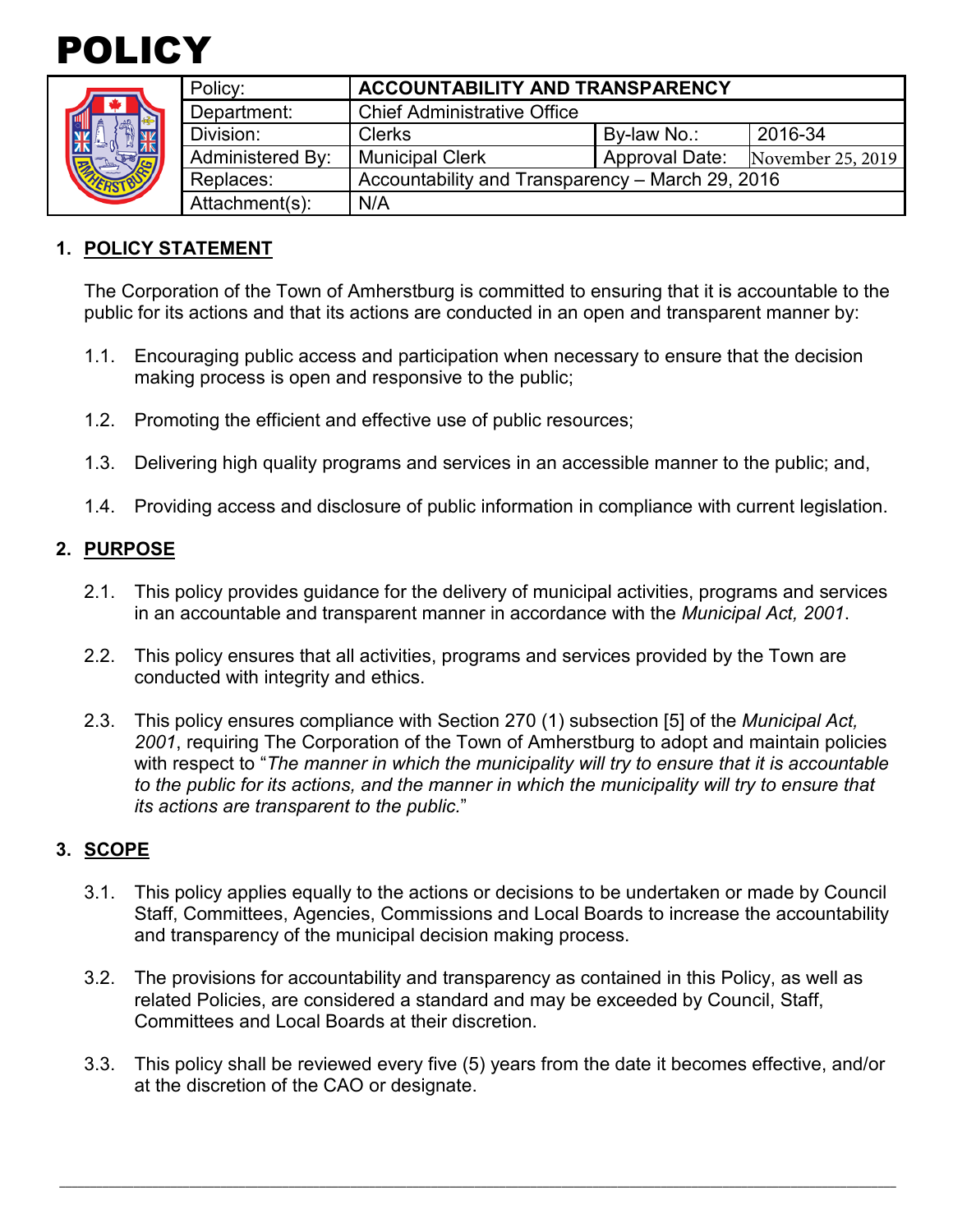# **4. DEFINITIONS**

- 4.1. **Accountability** in this policy refers to the principle that the Town is obligated to demonstrate and take responsibility for its actions, decision and policies.
- 4.2. **Advisory Committee** means any Committee appointed by Council which may contain Council representation but where Council representation is less than 50 per cent of the members of Council.
- 4.3. **Committee of Council** as defined by Section 238(1) of the *Municipal Act, 2001*, means any advisory or other committee, subcommittee, or similar entity of which at least 50 per cent of the members are also members of Council.
- 4.4. **Integrity Commissioner** for the Town of Amherstburg shall investigate, in an independent manner, on a complaint made to him or her by any person, whether Council, a Committee or a Local Board has complied with the Code of Conduct for Members of Council Policy and any procedures, rules and policies of the Town and local boards governing the ethical behaviour of Council, Committees or Local Boards.
- 4.5. **Meeting** as it relates to Council, is defined in subsection 238 (1) of the Act "*means any*  regular, special or other meeting of council, of a local board or of a committee of either of *them, where, a) a quorum of members is present, and b) members discuss or otherwise deal with any matter in a way that materially advances the business or decision making of council, local board or committee*."
- 4.6. **Ombudsman** for the Town of Amherstburg shall investigate, in an independent manner, on a complaint made to him or her by any person, whether Council, a Committee or a Local Board has complied with Section 239 of the *Municipal Act, 2001* or the Town Procedural Bylaw with regard to any meeting closed to the public.
- 4.7. Stakeholder means any individual person, organization or entity that has an interest or stake in the Town's business, actions or inactions.
- 4.8. **Transparency** means how outside parties, such as the public, are able to observe how the decisions of Council, Staff, Committees and Local Boards are made. The Town of Amherstburg actively encourages and fosters stakeholder engagement in its decision making process.

# **5. INTERPRETATIONS**

5.1. Any reference to this Policy to any statute or any section of a statute shall, unless expressly stated, be deemed to be reference to the statute as amended, restated or re-enacted from time to time. Any references to a By-law or Town policy shall be deemed to be a reference to the most recent passed policy or By-law and any replacements thereto.

# **6. GENERAL CONDITIONS**

Accountability, transparency and openness are standards of good municipal governance that enhance public trust and confidence. Through these measures, the Town will ensure, to the best of its ability, that all activities and services are delivered using a process that is open, accessible and responsible to its stakeholders. In addition, wherever possible, the Town will engage its stakeholders throughout its transparent decision making process.

- 6.1. Council, Staff, Committees, Agencies, Commissions and Local Boards shall comply with the requirements of the following policies and By-laws required by Section 270 (1) of the *Municipal Act, 2001*:
	- 6.1.1. Its sale and other disposition of land;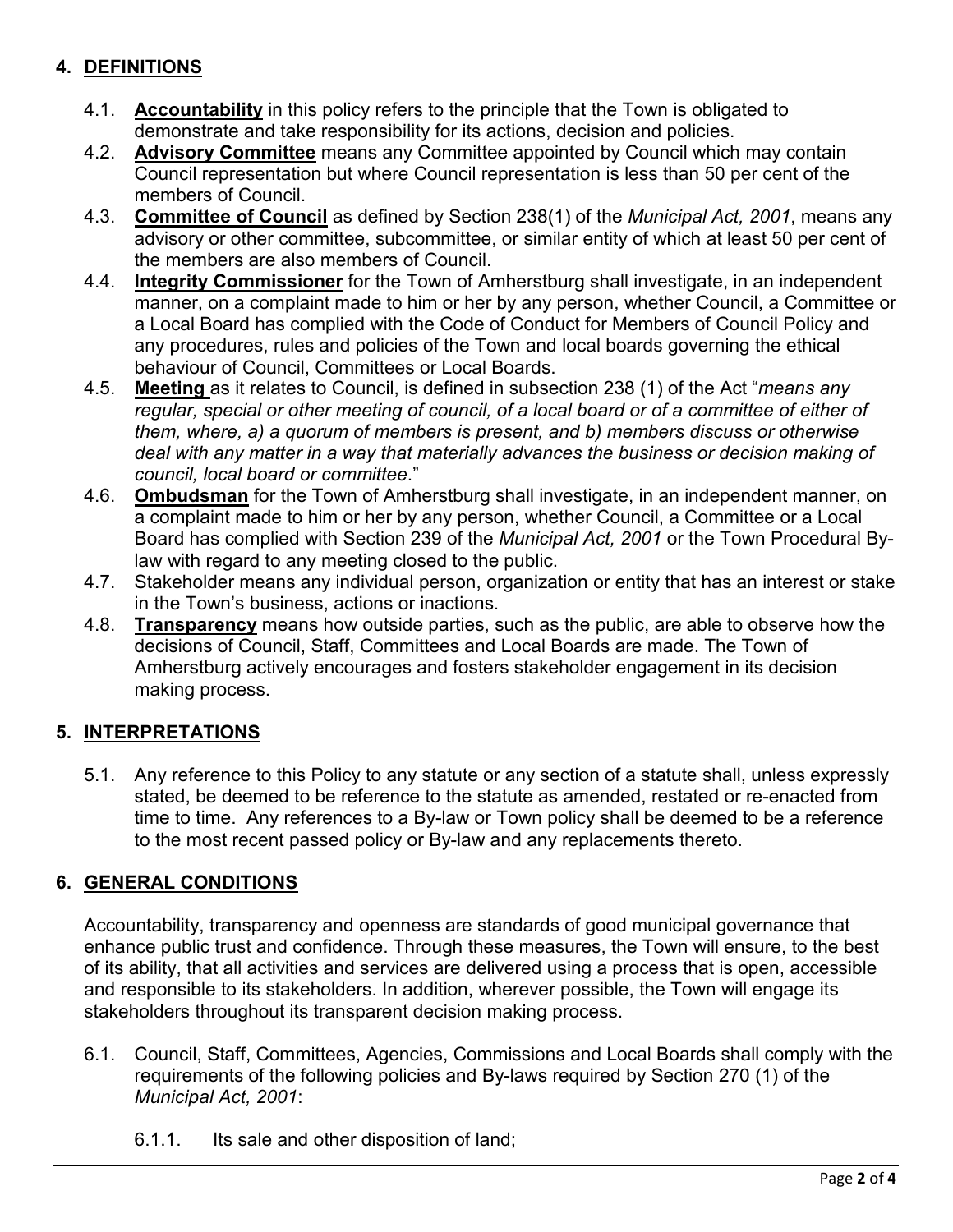- 6.1.2. Its hiring of employees;
- 6.1.3. The relationship between members of council and the officers and employees of the municipality;
- 6.1.4. Its procurement of goods and services;
- 6.1.5. The circumstances in which the municipality shall provide notice to the public and, if notice is to be provided, the form, manner and times notice shall be given;
- 6.1.6. The manner in which the municipality will try to ensure that it is accountable to the public for its actions, and the manner in which the municipality will try to ensure that its actions are transparent to the public;
- 6.1.7. The delegation of its powers and duties;
- 6.1.8. The manner in which the municipality will protect and enhance the tree canopy and vegetation in the municipality; and,
- 6.1.9. Pregnancy and parental leaves for members of council.
- 6.2. Council, Staff, Committees, Agencies, Commissions and Local Boards shall comply with the requirements of the following other policies and by-laws including, but not limited to:
	- 6.2.1. Code of Conduct for Council Members.
	- 6.2.2. Code of Conduct for Staff / Employees.
	- 6.2.3. Procedural By-law.
	- 6.2.4. Closed Meeting Policy.<br>6.2.5. Code of Conduct for Co
	- 6.2.5. Code of Conduct for Committees of Council, Advisory Committees and Local Boards.
- 6.3. Council, Staff, Committees, and Local Boards will comply with the requirements and provisions of the Town Procedural By-law, being a By-law for governing the calling, place and proceedings of meetings of the Municipal Council for the Town of Amherstburg. This By-law also applies to meetings of Committees of Council and Local Boards. This By-law notes requirements for the giving of notice of meetings, production and release of agendas, pre-circulation of agenda items and openness of meetings.
- 6.4. Council, Committees and Local Board Meeting Agendas may contain recommendations for consideration on agenda items, and while such recommendations are not binding, members of the public will be aware upon the release of the meeting agenda prior to the meeting. Council, Committee and Staff shall make every effort to minimize addendums to agendas.
- 6.5. Council will adopt a Code of Conduct for members of Council, Committees of Council, Advisory Committees, and Local Boards, detailing the responsibilities of elected and appointed officials in the public sector.
- 6.6. Council shall appoint an Integrity Commissioner with the function to investigate, in an independent manner, on a complaint made to him or her by any person, whether Council, a Committee or a Local Board has complied with the Code of Conduct for Members of Council Policy and any procedures, rules and policies of the Town and local boards governing the ethical behaviour of Council, Committees or Local Boards, where if a contravention has taken place, the Integrity Commissioner may recommend the appropriate sanctions to Council.
- 6.7. Council and Staff are committed to providing a strong, well-managed municipal government.